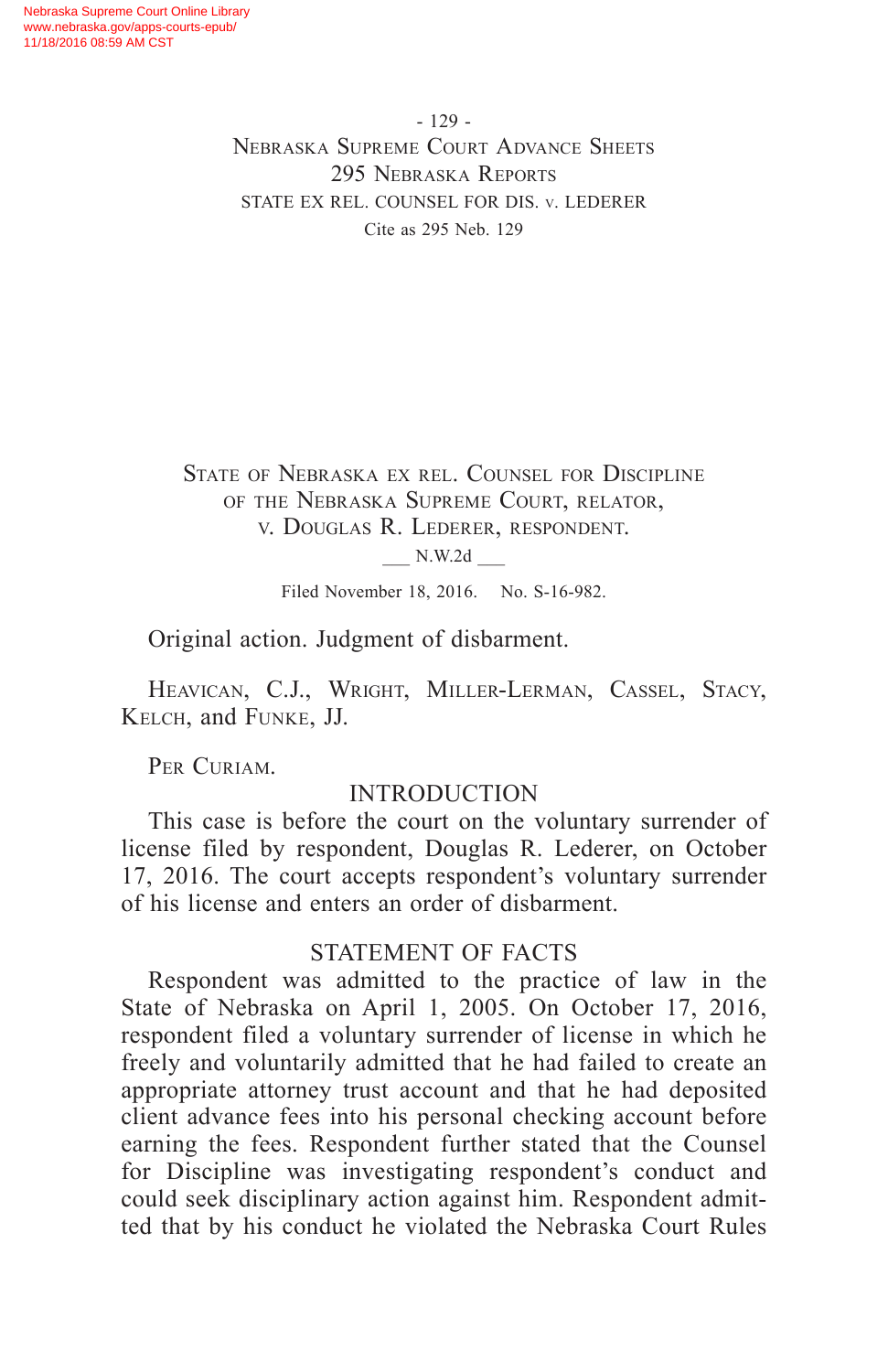$-130 -$ 

Nebraska Supreme Court Advance Sheets 295 Nebraska Reports STATE EX REL. COUNSEL FOR DIS. v. LEDERER Cite as 295 Neb. 129

of Professional Conduct and his oath of office as an attorney, Neb. Rev. Stat. § 7-104 (Reissue 2012). Respondent further stated that he freely and voluntarily waived his right to notice, appearance, or hearing prior to the entry of an order of disbarment and consented to the entry of an immediate order of disbarment.

## ANALYSIS

Neb. Ct. R. § 3-315 of the disciplinary rules provides in pertinent part:

(A) Once a Grievance, a Complaint, or a Formal Charge has been filed, suggested, or indicated against a member, the member may voluntarily surrender his or her license.

(1) The voluntary surrender of license shall state in writing that the member knowingly admits or knowingly does not challenge or contest the truth of the suggested or indicated Grievance, Complaint, or Formal Charge and waives all proceedings against him or her in connection therewith.

Pursuant to § 3-315 of the disciplinary rules, we find that respondent has voluntarily surrendered his license to practice law and knowingly does not challenge or contest the truth of the suggested allegations made against him. Further, respondent has waived all proceedings against him in connection therewith. We further find that respondent has consented to the entry of an order of disbarment.

## **CONCLUSION**

Upon due consideration of the court file in this matter, the court finds that respondent has stated that he freely, knowingly, and voluntarily admits that he does not contest the suggested allegations being made against him. The court accepts respondent's voluntary surrender of his license to practice law, finds that respondent should be disbarred, and hereby orders him disbarred from the practice of law in the State of